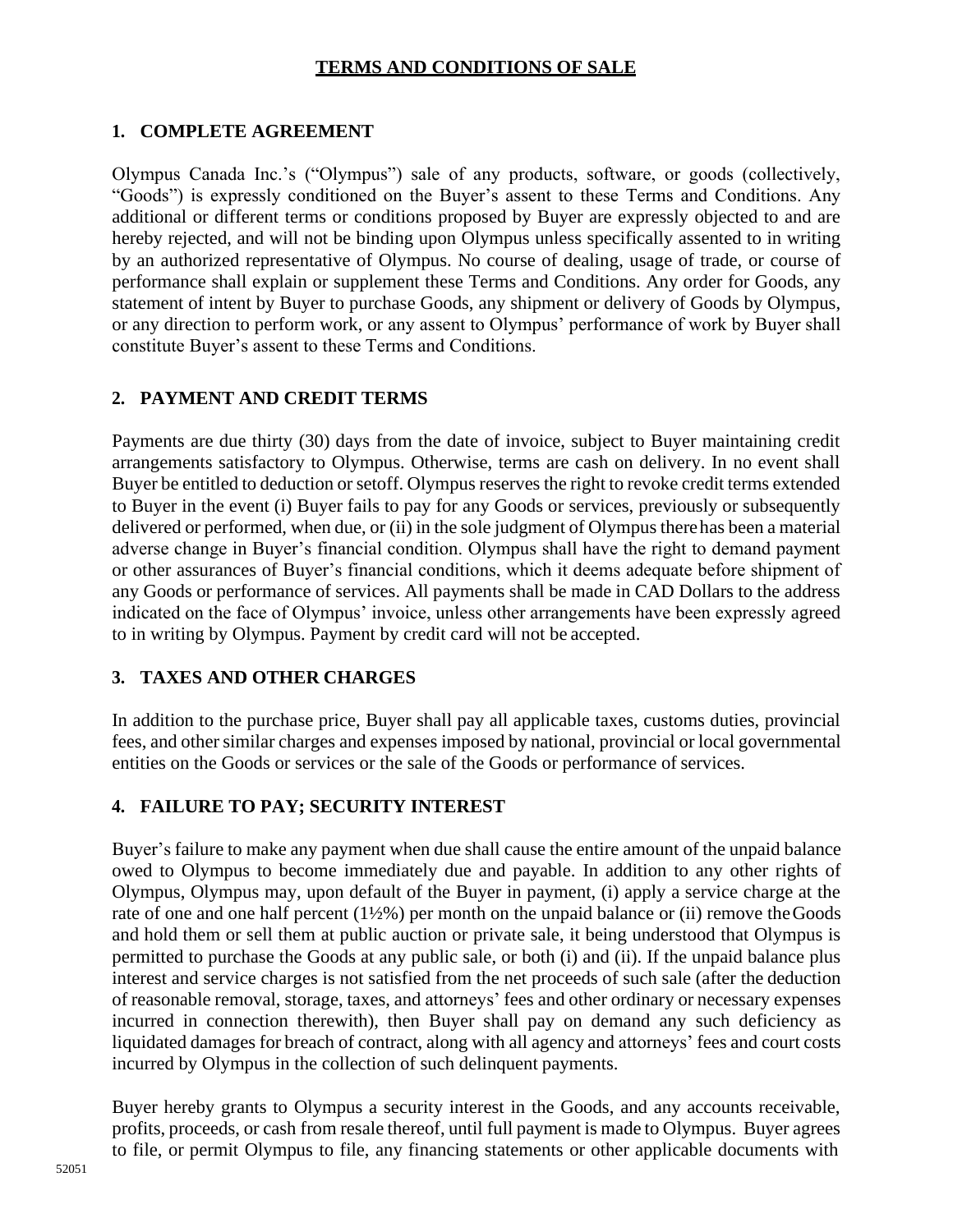governmental authorities necessary to perfect the validity, priority, and enforceability of Olympus' security interest. Buyer will take such other actions reasonably required to enforce Olympus' security interest.

## **5. SHIPMENT AND DELAYS**

The "freight" charge shown on the front page hereof may not necessarily reflect the exact charges paid by Olympus to the carrier due to volume incentive discount agreements entered into between Olympus and such carrier. All shipments are, unless otherwise specifically provided, F.O.B. Olympus' facility, freight prepaid and added to invoice. All claims for breakage and damage should be made directly to the carrier; however, Olympus will assist in securing satisfactory payment or adjustment of such claims. Olympus will not be liable for any delay in delivery of Goods or performance of services due to causes beyond its reasonable control. Title to and risk of loss for the Goods shall pass to Buyer upon delivery of the Goods to the common carrier.

## **6. INSPECTION, ACCEPTANCE AND RETURNS**

**Goods returns due to damage upon delivery.** Buyer should thoroughly inspect the Goods upon receipt. The Goods shall be deemed accepted upon delivery. All claims arising from over, short, defective, or damaged Goods upon delivery shall be made within fourteen (14) days of receipt and should reference the original purchase order.

**Goods returns for other reasons other than damage upon delivery.** A RMA may only be requested for up to 30 days from the Goods delivery date. Goods return requests received past 30 days from the Goods delivery date will not be accepted and will be returned to Buyer at Olympus' sole discretion. All returns are subject to Olympus Quality Inspection.

For full credit of purchase price, returned Goods must be unused, in brand new condition, in its unaltered original packaging with all accompanying items/accessories as shipped by Olympus. Consumable Goods must be unopened. No cash refunds will be provided.

Goods not meeting the preceding requirements will be subject to a minimum 20% restocking fee.

Please note that items identified as "Special Order: No Return", special Goods, custom manufactured goods, discontinued or demo/clearance Goods will be accepted for return credit only if the item was processed in error by Olympus.

\* RMA is valid for 45 days ONLY. RMA will be cancelled if goods are not received within this time.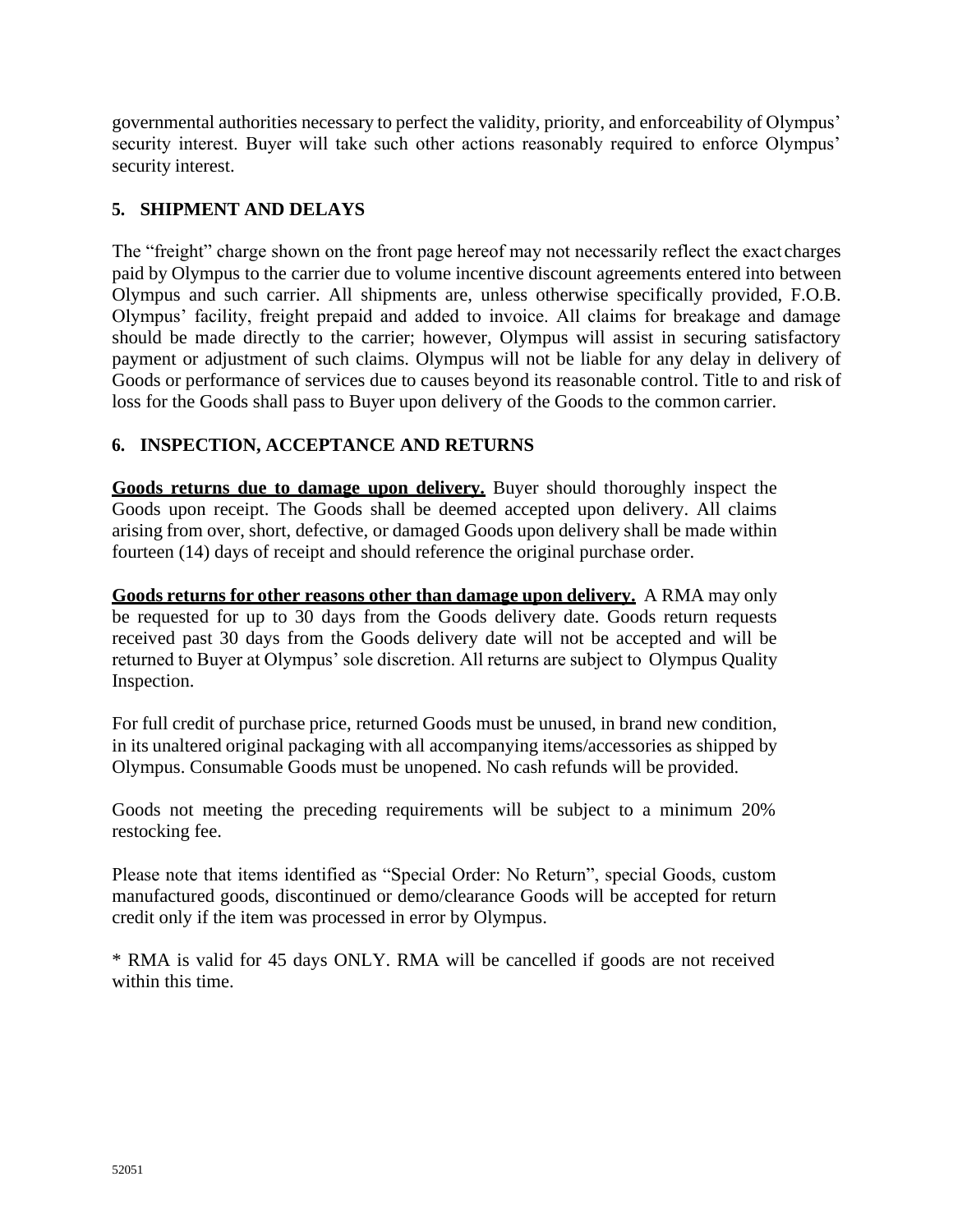# **7. LIMITED WARRANTY – REFER TO SCHEDULE A**

# **8. LIMITATION OF LIABILITY**

NOTWITHSTANDING ANYTHING TO THE CONTRARY CONTAINED IN THESE TERMS AND CONDITIONS OR PROVIDED FOR UNDER ANY APPLICABLE LAW, OLYMPUS SHALL NOT BE LIABLE TO BUYER OR ANY OTHER THIRD PARTY FOR ANY DAMAGES THAT BUYER MAY INCUR FROM DELAYED SHIPMENT, PRODUCT FAILURE, PRODUCT DESIGN OR PRODUCTION, OR FROM ANY OTHER CAUSE, WHETHER LIABILITY IS ASSERTED IN CONTRACT, TORT (INCLUDING NEGLIGENCE) OR STRICT LIABILITY. OLYMPUS SHALL NOT BE LIABLE FOR ANY CONSEQUENTIAL, INCIDENTAL, INDIRECT, SPECIAL, OR PUNITIVE DAMAGES, OR FOR ANY LOSS OF FUTURE REVENUE, INCOME, OR PROFITS, OR ANY DIMINUTION OF VALUE RELATING TO THE BREACH OR ALLEGED BREACH HEREOF, WHETHER OR NOT THE POSSIBILITY OF SUCH DAMAGES HAS BEEN DISCLOSED TO OLYMPUS IN ADVANCE OR COULD HAVE BEEN REASONABLY FORESEEN BY OLYMPUS.

THE TOTAL LIABILITY OF OLYMPUS, ON ALL CLAIMS OF ANY KIND, WHETHER IN CONTRACT, WARRANTY, INDEMNITY, TORT (INCLUDING NEGLIGENCE), STRICT LIABILITY, OR OTHERWISE, ARISING OUT OF OR RELATED TO THESE TERMS AND CONDITIONS OR OLYMPUS' PERFORMANCE UNDER OR BREACH OF THESE TERMS AND CONDITIONS, OR FROM THE GOODS OR THE USE OF ANY GOODS SHALL NOT EXCEED THE PURCHASE PRICE PAID FOR THE GOODS HEREUNDER.

Representations and warranties made by any person, including dealers and representatives of Olympus, which are inconsistent or in conflict with the terms of this warranty, shall not be binding upon Olympus unless reduced to writing and approved by an expressly authorized officer of Olympus.

## **9. INTELLECTUAL PROPERTY**

All copyrights, patents, trademarks, trade dress, trade secrets, or other intellectual property in the Goods ("Goods IP") shall be and remain the sole and exclusive property of Olympus, its affiliates, and their respective licensors. Except as expressly provided for in these Terms and Conditions, nothing contained in these Terms and Conditions grants any rights, by license or otherwise, in Goods IP to Buyer, unless such grant is required by law. Buyer agrees not to register or use any trademark, trade dress, or internet domain name that contains, or is similar to, any Goods IP.

## **10. SOFTWARE OWNERSHIP**

Olympus and, in applicable instances, Olympus' licensors, retain the entire right, title, and interest in and to the intellectual property (including, without limitation, all copyrights) related to any item of software and related documentation that Olympus provides to Buyer. Buyer shall not itself, or grant to others a right to, (i) decompile, disassemble, reverse engineer, or otherwise attempt to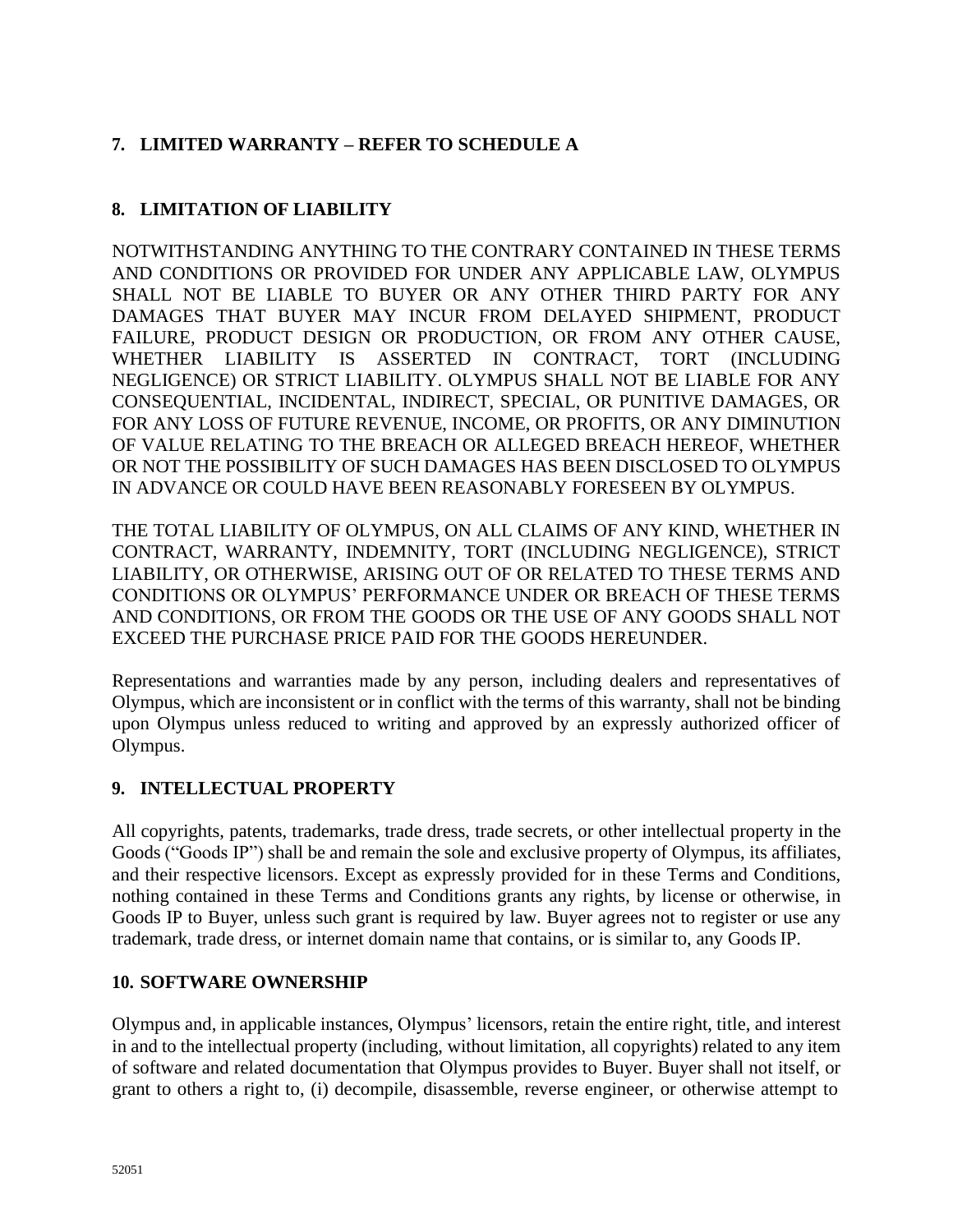derive the source code of any such software, or (ii) remove, obscure, or alter any copyright, trade secret, trademark, patent, or other proprietary rights notice affixed to or displayed on any such software or related documentation, or affixed to or printed on any of its factory packaging.

# **11. DELAY, CANCELLATION OR DEFAULT**

Olympus may terminate these Terms and Conditions or your order for products at any time, in whole or in part and at the convenience of Olympus upon written notice to you. If Buyer requires Olympus to delay delivery, payment for the Goods and Buyer's required inspection shall not thereby be postponed or extended. Goods held for Buyer shall be at the risk and expense of Buyer.

## **12. RIGHT OF FIRST REFUSAL / INDEMNIFICATION SALE TO THIRD PARTIES**

Buyer shall offer to Olympus a right of first refusal to purchase any Goods buyer intends to sell to a third party on the same bona fide terms being offered to such third party for the purchase of the Goods. Olympus shall have ten (10) days to accept the offer for purchase.

Buyer shall be responsible for any regulatory, legal requirements or claims arising from or related to the Goods sold to a third party, including any claims, liabilities or damages related to or arising from the use or possession of the Goods by the third party. Buyer shall at all times defend, indemnify, and hold harmless Olympus, including its parent, subsidiary, and affiliate companies ("Olympus Indemnified Parties") from and against any and all claims, liabilities, losses, costs, damages, and expenses, including but not limited to all of the Olympus Indemnified Parties' reasonable attorneys' fees and disbursements, settlement costs, judgments, court costs and expenses (attorneys' fees and disbursements only in the event Buyer fails to defend), incurred by the Olympus Indemnified Parties in any action or proceeding between an Olympus Indemnified Party and Buyer or any third party, or government action, arising out of or resulting from the use or possession of the Goods purchased by such third party from Buyer. Olympus shall provide to Buyer, at Buyer's expense, reasonable assistance in connection with a third party action or proceeding of the kind described in this Section.

## **13. COMPLIANCE WITH LAWS**

Buyer shall at all times comply with all applicable national, provincial, and local laws and regulations governing the purchase, use, and transfer of the Goods. Buyer agrees that all products purchased are for Buyer's use only, and only in Canada, and not forresale or use outside of Canada.

## **14. CHOICE OF LAW AND JURISDICTION; COURTS**

The validity, performance, and all matters relating to the interpretation and effect of these Terms and Conditions shall be construed and interpreted in accordance with the laws of the Ontario, without regard to the conflict of laws rules thereof, provided that any provision of such law invalidating any provision of these Terms and Conditions or modifying the intent of the parties as expressed in these Terms and Conditions shall not apply.

This transaction is deemed to have been made in the Province of Ontario. All controversies, disputes, and claims arising out of or relating to this transaction or these Terms and Conditions, or the breach or threatened breach of these Terms and Conditions, shall be adjudicated by a provincial court located within the Province of Ontario, except that any judgment obtained in such action may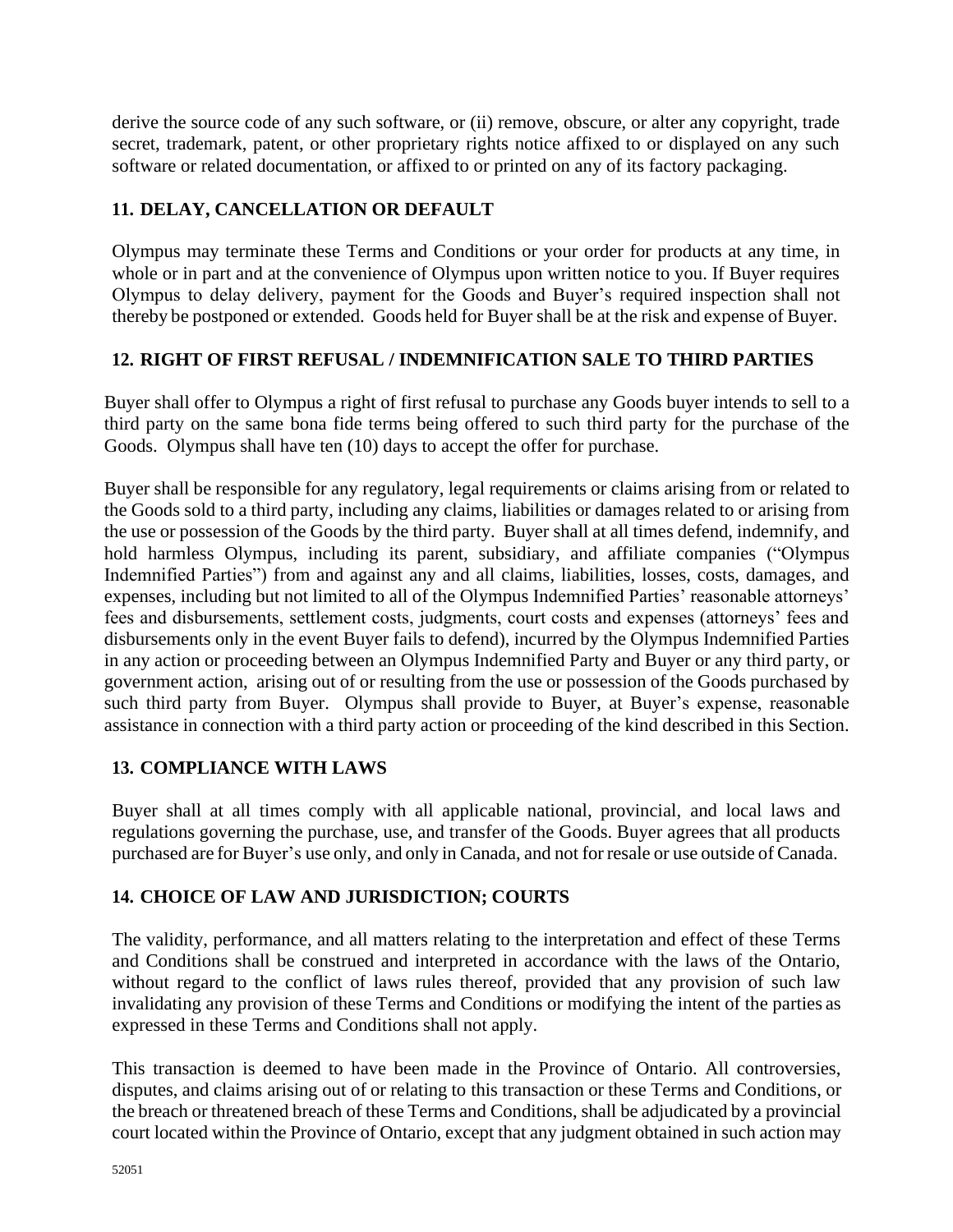be enforced in other jurisdictions. Buyer hereby waives personal service of process provided that process is served by certified mail. Buyer hereby waives any objection that it may have regarding the personal jurisdiction or venue of any of the aforesaid courts, as well as any claim that the forum or venue is inconvenient or should be transferred. Buyer agrees to pay all reasonable costs, legal fees, and expenses incurred by Olympus resulting from all controversies, disputes, or claims which are adjudicated or settled favorable to Olympus.

### **15. INDEMNIFICATION**

Buyer shall at all times defend, indemnify, and hold harmless Olympus, its successors and permitted assigns, and any of their respective officers, directors, members, employees, representatives, and/or agents, and each of them, from and against any and all claims, damages, liabilities, costs, and expenses, including, without limitation, reasonable fees and disbursements of counsel and court costs, incurred by Olympus arising out of or relating to Buyer's breach of these Terms and Conditions, including without limitation, the payment terms, and its failure to comply with applicable laws, regulations, rules, or orders, all to the fullest extent permitted by law.

### **16. ASSIGNMENT**

These Terms and Conditions, and any of Buyer's rights hereunder, may not be assigned by Buyer, in whole or in part, without Olympus' prior written consent. Any purported assignment in contravention of this section will, at the option of Olympus, be null and void and of no effect. Except as otherwise provided herein, these Terms and Conditions shall be binding upon andinure to the benefit of the successors and permitted assigns of the parties.

### **17. FORCE MAJEURE**

Olympus shall be excused from the performance of its obligations hereunder in the event such performance is prevented by force majeure, and such excuse shall continue for so long as the condition constituting such force majeure and any consequences resulting from such condition continues. For the purposes of these Terms and Conditions, "force majeure" shall mean causes beyond Olympus' reasonable control, including, by way of example but not limitation, acts of God; war, riot, or civil commotion; terrorist activities; damage to or destruction of production facilities or materials by fire, earthquake, storm, or other disaster; strikes or other labor disturbances; epidemic; pandemic; failure or default of public utilities or common carriers; and other similar acts.

### **18. WAIVER**

No waiver of any of Olympus' rights under these Terms and Conditions shall be deemed effective unless contained in a writing signed by Olympus, and no waiver of any breach or failure to perform shall be deemed to be a waiver of any future breach or failure to perform or of any other provisions of these Terms and Conditions.

### **19. SEVERABILITY**

52051 If any provision of these Terms and Conditions is held by a court of competent jurisdiction to be invalid, void, or unenforceable, the remaining provisions of these Terms and Conditions shall continue in full force without being impaired or invalidated in any way.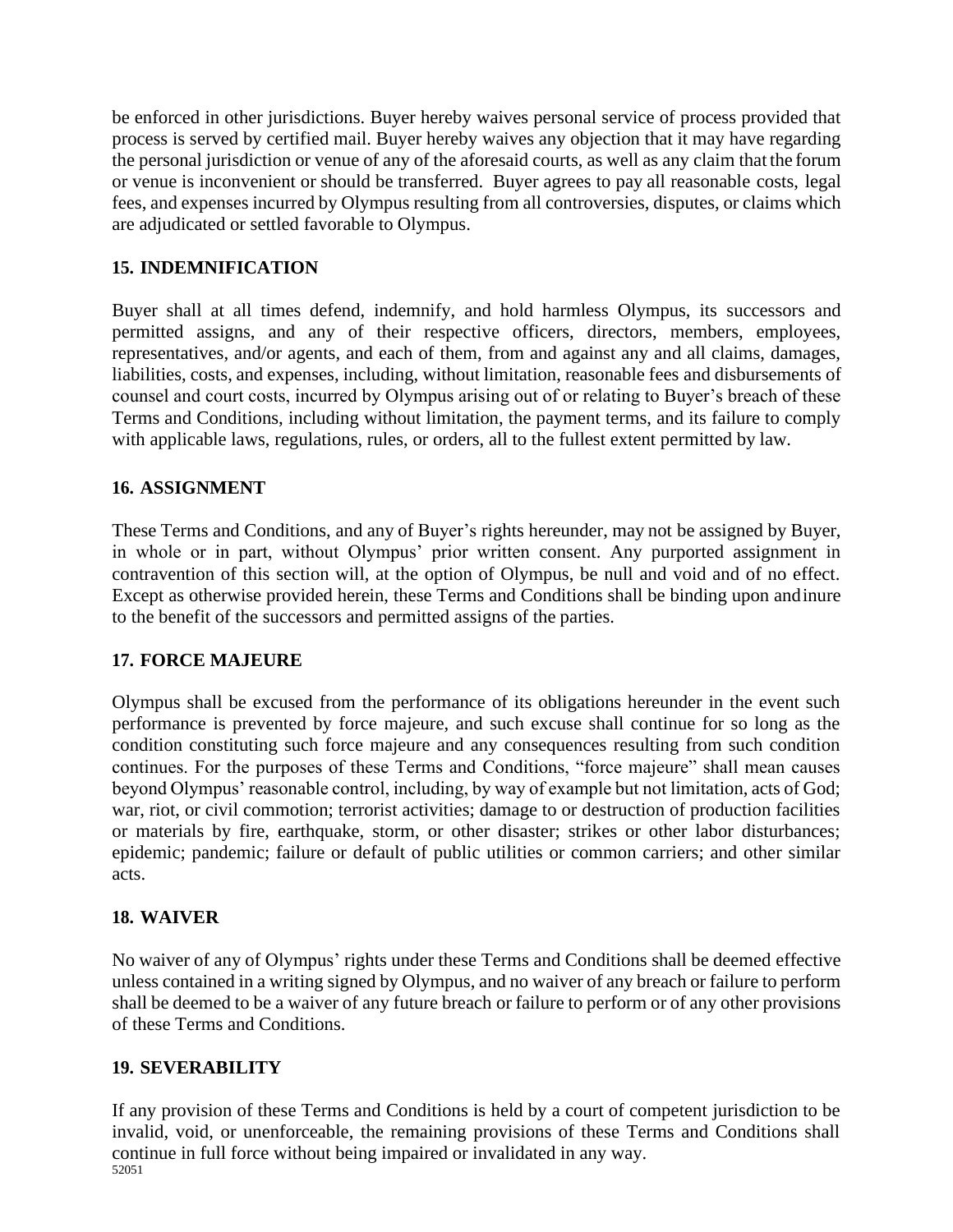#### **SCHEDULE A**

#### **OLYMPUS LIMITED WARRANTY – MEDICAL PRODUCTS**

Olympus Canada Inc. ("Olympus") warrants that the enclosed Olympus products (individually a "Product" and collectively the "Products") will conform to current Olympus-published specifications and will be free from defects in materials and workmanship under normal use and service for a period of one (1) year from the date of delivery. *(See Annex A for certain Product warranty periods and terms, which augment and/or differ from the foregoing standard one-year limited warranty.)* If any Product proves to be non-conforming or defective within such warranty periods, the customer must return such Product to Olympus. Olympus, at its sole discretion, will repair or replace the non-conforming or defective Product, provided that Olympus investigation and factory inspection disclose that (a) such non-conformity or defect developed under normal and proper use and (b) the Product is covered under this limited warranty. Repair or replacement of non- conforming or defective

Products shall be Olympus's sole obligation and the customer's exclusive remedy hereunder. The customer is liable and shall pay for shipment of the Products to and from the authorized Olympus service facility. Olympus shall not be obligated to perform preventive maintenance, installation, deinstallation, relocation, or maintenance. Olympus reserves the right to (i) use reconditioned, refurbished, and/or serviceable used parts (that meet Olympus's quality assurance standards) for warranty or any other repairs and (ii) make any internal or external design and/or feature changes on or to its products without any liability to incorporate such changes on or to the Products. The use of reconditioned, refurbished, or serviceable used parts may include, without limitation, replacing or exchanging major components of the Products such as a control unit or light guide tube.

Excluded from this limited warranty and not warranted by Olympus in any fashion, either express, implied, or by statute, are:

(a) products and accessories not manufactured by Olympus and/or not bearing the "OLYMPUS" brand label (the warranty coverage for products and accessories of other manufacturers, which may be distributed by Olympus, is the responsibility of the manufacturers of such products and accessories in accordance with the terms and duration of such manufacturers' warranties);

(b) any Product which has been disassembled, repaired, tampered with, altered, changed, or modified by persons other than Olympus's own authorized service personnel unless repair by others is made with the written consent of Olympus;

(c) defects or damage to the Products resulting from wear, tear, misuse, abuse, negligence, impact, improper storage, nonperformance of scheduled operator and maintenance items, or use of non- OLYMPUS brand accessories, consumables, or supplies, or non-approved reprocessing methods;

(d) software programs;

(e) testing or certification of the Products' leakage current;

(f) thermal head printers;

(g) Products which do not contain a validly placed and recorded Olympus serial number; and/or

(h) any other exclusions applicable to those Products listed and as described on Annex A.

EXCEPT FOR THE LIMITED WARRANTY SET FORTH ABOVE, OLYMPUS MAKES NO AND DISCLAIMS ALL OTHER REPRESENTATIONS, GUARANTIES, CONDITIONS, AND WARRANTIES CONCERNING THE PRODUCTS, WHETHER DIRECT OR INDIRECT, EXPRESS OR IMPLIED, OR ARISING UNDER ANY STATUTE, ORDINANCE, COMMERCIAL USAGE OR OTHERWISE, INCLUDING WITHOUT LIMITATION ANY WARRANTY OR REPRESENTATION AS TO SUITABILITY, DURABILITY, DESIGN, OPERATION, OR CONDITION OF THE PRODUCTS (OR ANY PART THEREOF), OR THE MERCHANTABILITY OF THE PRODUCTS OR THEIR FITNESS FOR A PARTICULAR PURPOSE, OR RELATING TO THE

INFRINGEMENT OF ANY PATENT, COPYRIGHT, OR OTHER PROPRIETARY RIGHT USED OR INCLUDED THEREIN. IF ANY IMPLIED WARRANTIES APPLY AS A MATTER OF LAW, THEY ARE LIMITED IN DURATION TO THE LENGTH OF THIS LIMITED WARRANTY. SOME PROVINCES MAY NOT RECOGNIZE A DISCLAIMER OR LIMITATION OF WARRANTIES AND/OR LIMITATION OF LIABILITY SO THE ABOVE DISCLAIMER AND EXCLUSIONS MAY NOT APPLY. THE CUSTOMER MAY ALSO HAVE DIFFERENT AND/OR ADDITIONAL RIGHTS AND REMEDIES THAT VARY FROM PROVINCE TO PROVINCE.

THE CUSTOMER ACKNOWLEDGES AND AGREES THAT OLYMPUS SHALL NOT BE RESPONSIBLE FOR ANY DAMAGES THAT THE CUSTOMER MAY INCUR FROM DELAYED SHIPMENT, PRODUCT FAILURE, PRODUCT DESIGN, SELECTION, OR PRODUCTION OR FROM ANY OTHER CAUSE,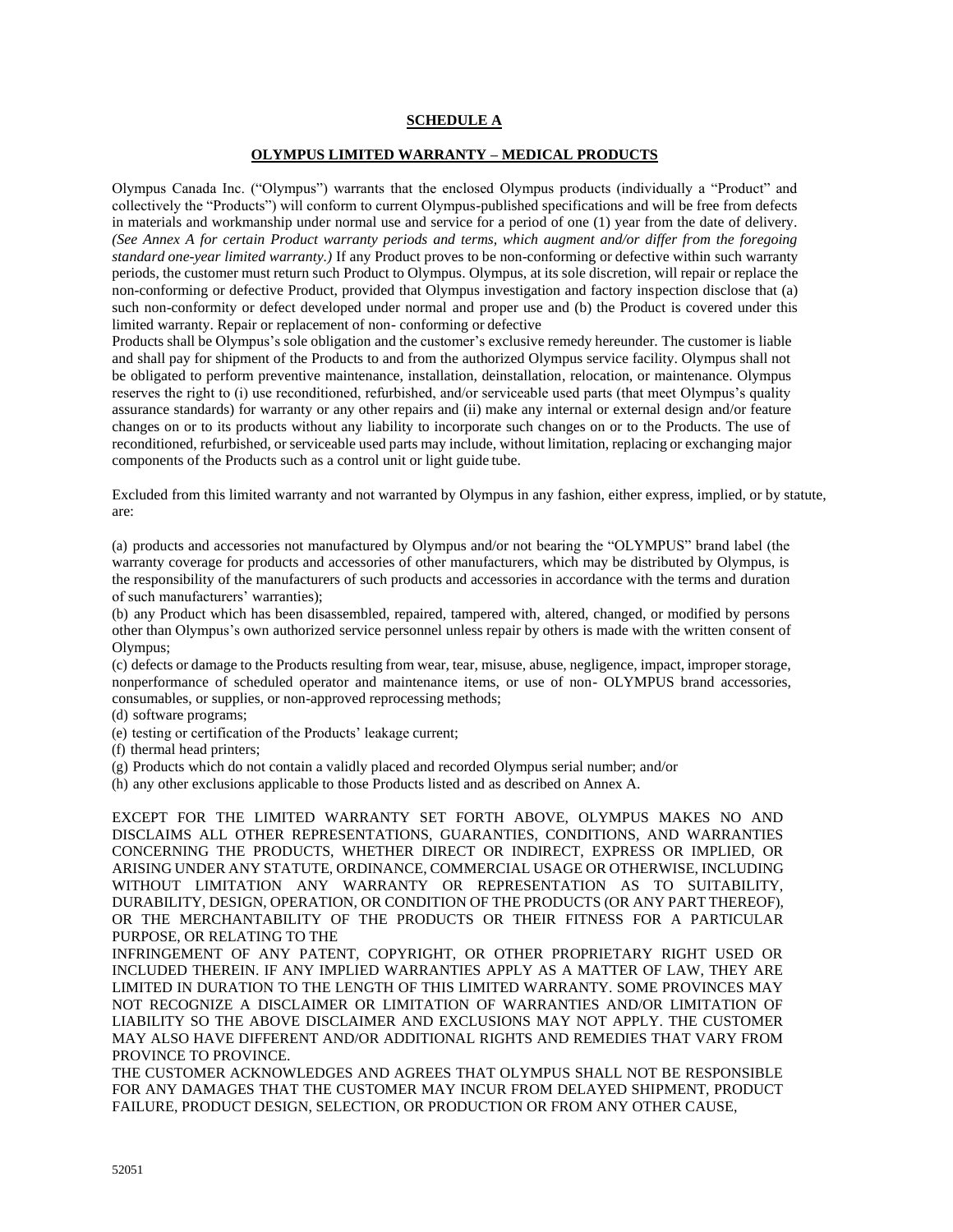#### WHETHER LIABILITY IS ASSERTED IN CONTRACT, TORT (INCLUDING NEGLIGENCE AND STRICT PRODUCT LIABILITY) OR OTHERWISE. IN NO EVENT SHALL OLYMPUS BE LIABLE FOR ANY INDIRECT, INCIDENTAL, CONSEQUENTIAL OR SPECIAL DAMAGES OF ANY KIND (INCLUDING WITHOUT LIMITATION LOSS OF PROFITS OR LOSS OF USE), WHETHER OR NOT OLYMPUSSHALL BE OR SHOULD BE AWARE OF THE POSSIBILITY OF SUCH POTENTIAL LOSS OR DAMAGE.

In compliance with OSHA blood borne pathogen regulations and other applicable federal, provincial, and local regulations, Products that come into contact with potentially infectious material must be decontaminated before being returned to Olympus under this limited warranty. Products must also be returned to Olympus in adequate packaging materials. Representations and warranties made by any person, including but not limited to representatives, salespersons, or agents of Olympus, which are inconsistent or in conflict with or in addition to the terms of this limited warranty, shall not be binding upon Olympus unless reduced to writing and approved by an expressly authorized officer of Olympus.

This limited warranty is the complete and exclusive statement of warranty which Olympus agrees to provide with respect to the Products and it shall supersede all prior and contemporaneous oral or written agreements, understandings, proposals, and communications pertaining to the subject matter hereof. This limited warranty is exclusively for the benefit of the original customer and cannot be transferred or assigned.

#### **Annex A**

1. Laparoscopic hand instruments are warranted for a period of 90 days from the date the Product is shipped to Buyer.

2. Olympus' Goldtip telescopes are warranted against damage caused exclusively by autoclave sterilization for a period of five (5) years from date the Product is shipped to Buyer. All Olympus telescopes are covered by this warranty, with the exception of EndoEYE video endoscopes, which are covered by a standard one-year warranty. In addition to the exclusions set forth in the main text of the Limited Warranty statement, excluded from this special five (5) year warranty are those of Olympus' Goldtip endoscope Products which: (a) have been sterilized by a method other than steam autoclave of EtO gas sterilization; and/or (b) have experienced any kind of accelerated cooling methods after steam sterilization.

3. Lifetime warranty against thermal damage for the ceramic beak of Olympus Resection sheath Products for hysteroscopic and urological applications from the OES 4000 and OES Pro ranges.

In addition to the exclusions set forth in the main text of the Limited Warranty statement, this special lifetime warranty does not cover damage other than thermal damage and/or use of the aforementioned hysteroscopy and urology Products in conjunctions with nonOlympus equipment (including but not limited to electrodes).

4. Olympus Electrosurgical Generators Models ESG-400 and USG-400 are warranted for a period of five (5) years from the date the product is shipped to Buyer.

5. OER-PRO reprocessing unit be free from defects in materials and workmanship under normal use and service for a period of one (1) year from the date of installation.

6.Olympus will pass through the manufacturer warranty of third party products.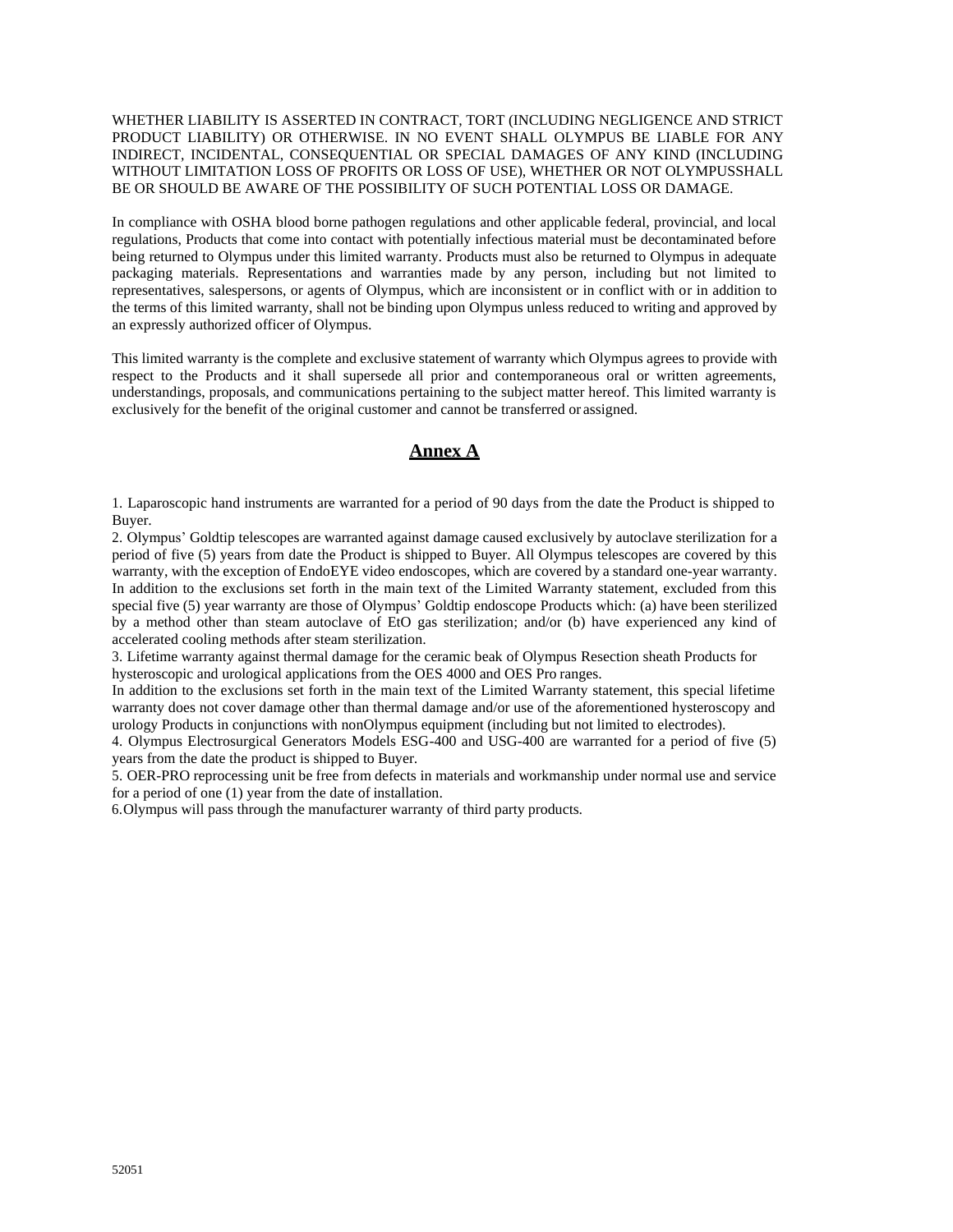#### **STANDARD WARRANTY – SCIENTIFIC PRODUCTS**

Olympus Canada Inc.-Scientific Equipment Products Group ("Olympus") warrants that the enclosed Olympus® microscope(s) and related Olympus® accessories (individually a "Product"and collectively the "Products") will be free from defects in materials and workmanship under normal use and service for a period, beginning from the date of delivery, of (a) five (5) years for mechanical or optical defects and (b) one (1) year for electrical, electronic, or wear-related components. Notwithstanding the foregoing, see Annex A for certain Product warranty periods and terms which differ from the foregoing standard limited warranty periods. If any Product proves to be defective within the relevant warranty periods (as set forth above and on Annex A), the customer must return the defective Product to the nearest authorized Olympus representative, following the procedure set forth below (see "WHAT TO DO WHEN SERVICE IS NEEDED").

Olympus, at its sole discretion, will repair, replace, or adjust the defective Product, provided that Olympus investigation and factory inspection disclose that (i) such defect developed under normal and proper use and (ii) the Product is covered under this limited warranty. Repair, replacement, or adjustment of defective Products shall be Olympus's sole obligation and the customer's sole remedy hereunder. The customer is liable and shall pay for shipment of the Products to Olympus. Olympus shall not be obligated to perform preventive maintenance, installation, deinstallation, relocation, or maintenance. Olympus reserves the right to (i) use reconditioned, refurbished, and/or serviceable used parts (that meet Olympus's quality assurance standards) for repairs and (ii) make any internal or external design and/or feature changes on or to its products without any liability to incorporate such changes on or to the Products.

#### WHAT IS NOT COVERED BY THIS STANDARD WARRANTY

Excluded from this standard warranty and not warranted by Olympus in any fashion, either express, implied, or by statute, are:

(a) products not manufactured by Olympus and/or not bearing the "OLYMPUS" brand label (the warranty coverage for products of other manufacturers, which may be distributed by Olympus, is the responsibility of the manufacturers of such products in accordance with the terms and duration of such manufacturers' warranties);

(b) any Product which has been disassembled, repaired, tampered with, altered, changed, or modified by persons other than Olympus's own authorized service personnel unless repair by others is made with the written consent of Olympus;

(c) defects or damage to the Products resulting from wear, tear, misuse, negligence, sand, liquids, impact, improper storage, non-performance of scheduled operator and maintenance items, or use of non-Olympus brand accessories, consumables, or supplies;

- (d) software programs; and
- (e) supplies and consumables.

EXCEPT FOR THE LIMITED WARRANTY SET FORTH ABOVE, OLYMPUS MAKES NO AND DISCLAIMS ALL OTHER REPRESENTATIONS AND WARRANTIES, WHETHER EXPRESS OR IMPLIED, CONCERNING THE PRODUCTS INCLUDING BUT NOT LIMITED TO ANY IMPLIED WARRANTIES OF MERCHANTABILITY OR FITNESS FOR A PARTICULAR PURPOSE, OR CONCERNING ANY PATENTS OR TECHNOLOGY USED OR INCLUDED THEREIN. IF ANY IMPLIED WARRANTIES APPLY AS A MATTER OF LAW, THEY ARE LIMITED IN DURATION TO THE LENGTH OF THIS LIMITED WARRANTY. ALL GUARANTIES, WARRANTIES, CONDITIONS, AND REPRESENTATIONS WHATSOEVER, EITHER EXPRESS OR IMPLIED, WHETHER ARISING UNDER ANY STATUTE, LAW, COMMERCIAL USAGE OR OTHERWISE, ARE HEREBY EXPRESSLY EXCLUDED. SOME PROVINCES MAY NOT RECOGNIZE A DISCLAIMER OR LIMITATION OF WARRANTIES AND/OR LIMITATION OF LIABILITY SO THE ABOVE DISCLAIMER MAY NOT APPLY. THE CUSTOMER MAY ALSO HAVE DIFFERENT AND/OR ADDITIONAL RIGHTS AND REMEDIES THAT VARY FROM PROVINCE TO PROVINCE. THE CUSTOMER ACKNOWLEDGES AND AGREES THAT OLYMPUS SHALL NOT BE RESPONSIBLE FOR ANY DAMAGES THAT THE CUSTOMER MAY INCUR FROM DELAYED SHIPMENT, PRODUCT FAILURE, PRODUCT DESIGN, SELECTION, OR PRODUCTION OR FROM ANY OTHER CAUSE, WHETHER LIABILITY IS